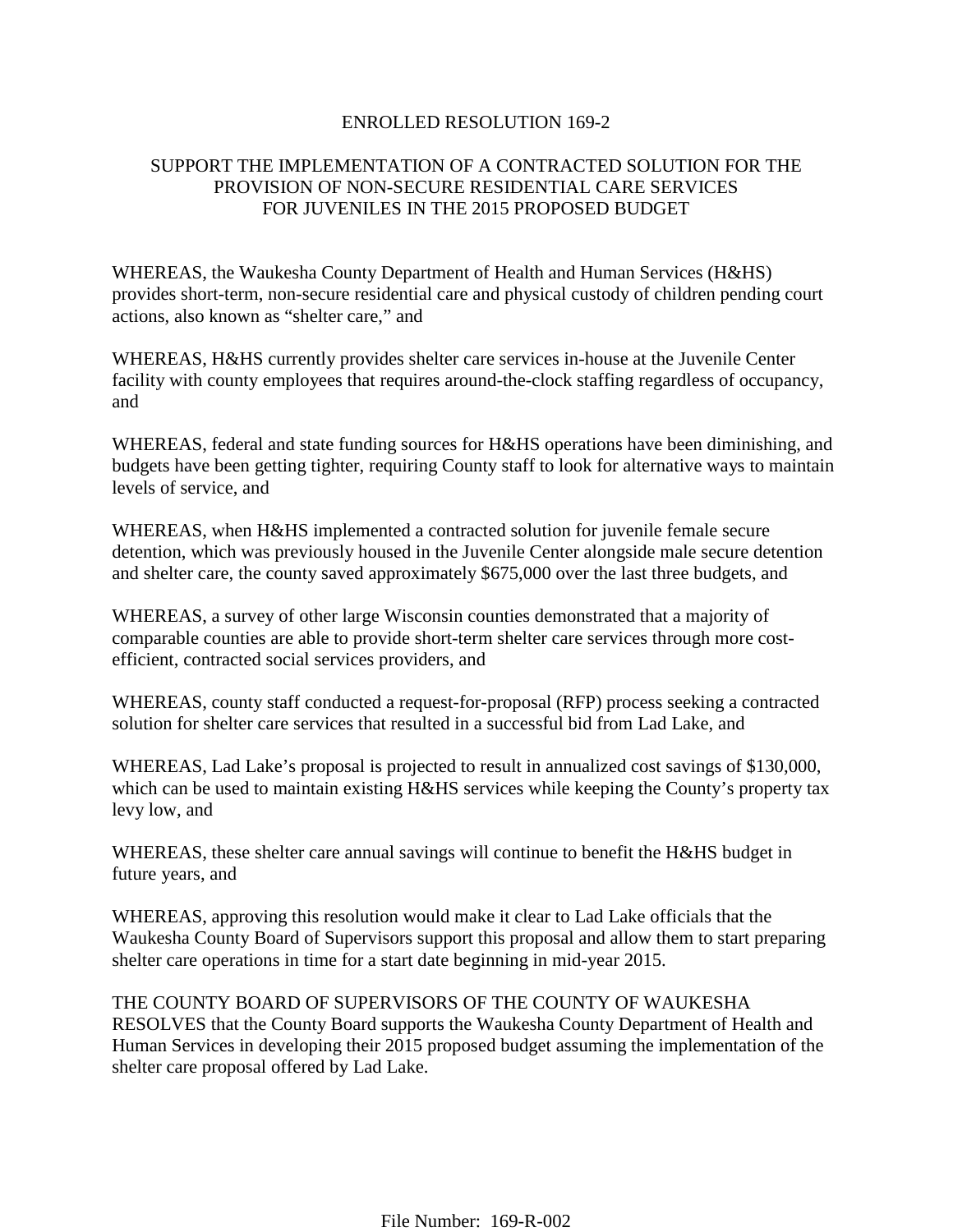#### FISCAL NOTE

## SUPPORT THE IMPLEMENTATION OF A CONTRACTED SOLUTION FOR THE PROVISION OF NON-SECURE RESIDENTIAL CARE SERVICES FOR JUVENILES IN THE 2015 PROPOSED BUDGET

This resolution supports the implementation of a request-for-proposal process, to begin in 2015 providing non-secure residential care services for juveniles ("shelter care") through the successful proposer, Lad Lake, a contracted social services provider. Currently, these services are provided by County staff at the Juvenile Center, with minimal staffing flexibility.

Implementing Lad Lake's proposal is expected to allow the Waukesha County Department of Health and Human Services (H&HS) to save approximately \$130,000 in annualized savings in the first full year (see table below for details), that can be used to maintain existing, direct services to H&HS clients, while helping keep the County's property tax levy low. Assuming a mid-year start date for the first year, savings are estimated at about half of the annualized cost savings. Savings are estimated to increase about 3% each year succeeding of the contract.

| PROJECTED COST SAVINGS FROM USING LAD LAKE TO PROVIDE CONTRACTED SHELTER CARE SERVICES |           |                     |  |
|----------------------------------------------------------------------------------------|-----------|---------------------|--|
|                                                                                        |           |                     |  |
| Projected 2015 status quo Juvenile Center budget (excluding female secure detention)   |           | \$1,800,000         |  |
|                                                                                        |           |                     |  |
| Projected cost breakdown with Lad Lake providing shelter care services                 |           |                     |  |
| Shelter care provided by Lad Lake                                                      |           |                     |  |
| Contract costs                                                                         | \$780,000 |                     |  |
| Transportation to Lad Lake (other transport provided by Lad Lake, e.g. to Juv. Court)  | \$35,000  |                     |  |
|                                                                                        |           |                     |  |
| Estimated additional days of care purchased above slots reserved by Waukesha Co.       | \$15,000  |                     |  |
| <b>Subtotal Contracted Shelter Care Costs</b>                                          | \$830,000 |                     |  |
| Male secure detention and intake services                                              |           |                     |  |
| Regular full- and part-time positions (9.5 FTE)                                        | \$697,000 |                     |  |
| Temporary Help and Overtime (0.5 FTE)                                                  | \$31,000  |                     |  |
| On-call Intake                                                                         | \$45,000  |                     |  |
| Operating and Interdepartmental Expenses                                               | \$67,000  |                     |  |
| Subtotal male secure detention and intake services costs                               | \$840,000 |                     |  |
|                                                                                        |           |                     |  |
| Estimated total costs with Lad Lake providing shelter care services                    |           | \$1,670,000         |  |
| <b>Estimated Annualized Savings for 2015</b>                                           |           | \$130,000           |  |
|                                                                                        |           |                     |  |
| <b>Estimated 2015 Savings Assuming Mid-Year Start Date</b>                             |           | \$65,000 - \$70,000 |  |
|                                                                                        |           |                     |  |
| Note: Projected figures rounded for presentation purposes.                             |           |                     |  |

This plan allows for the continuation of juvenile male secure detention at the Juvenile Center and juvenile intake services 24 hours a day. Beginning in 2012, juvenile female secure detention services were transferred from the Juvenile Center to Washington County, saving the County approximately \$675,000 over the last three budgets.

 $\blacksquare$ Norman A. Cummings Director of Administration

6/3/2014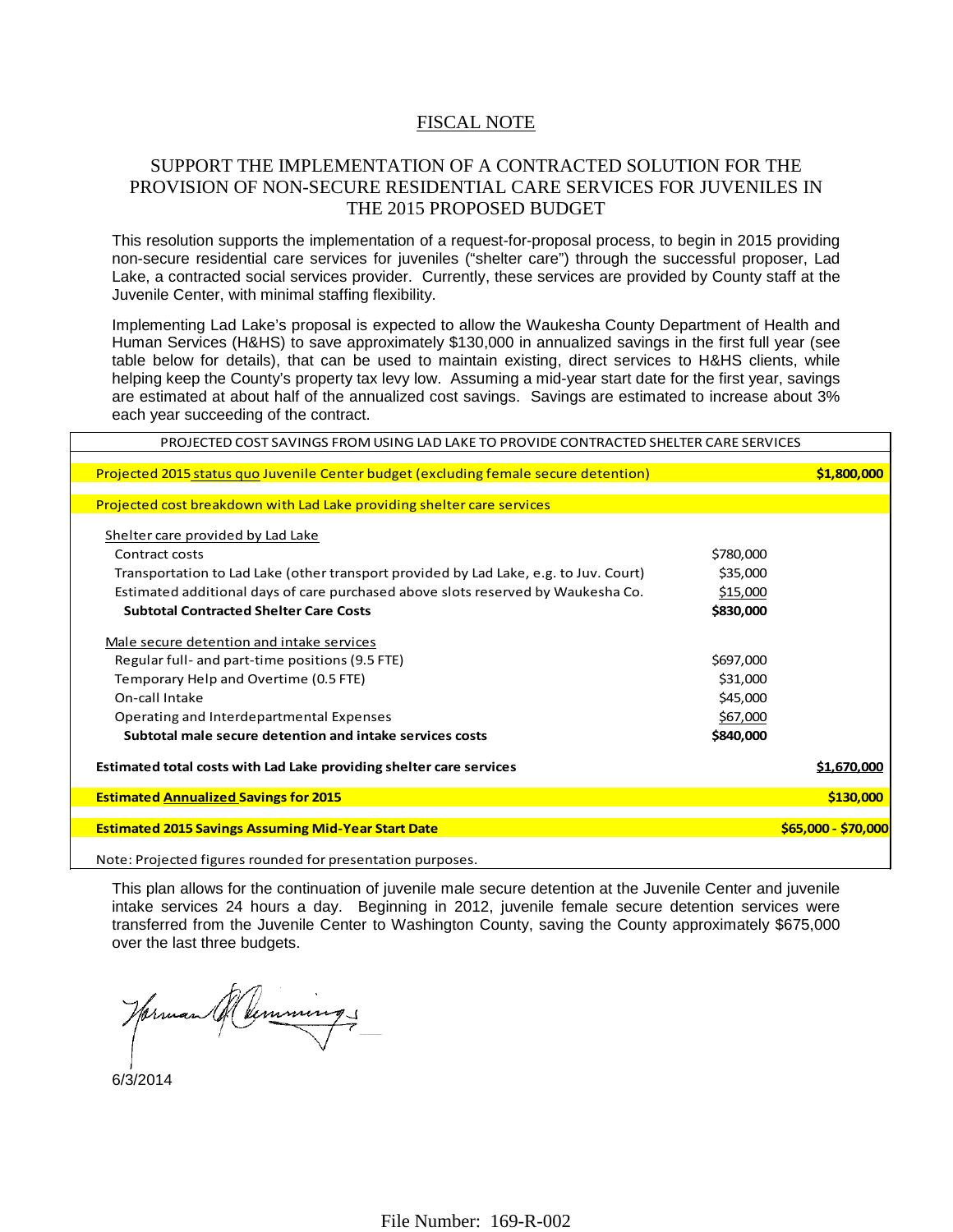# SUPPORT THE IMPLEMENTATION OF A CONTRACTED SOLUTION FOR THE PROVISION OF NON-SECURE RESIDENTIAL CARE SERVICES FOR JUVENILES IN THE 2015 PROPOSED BUDGET

Presented by: Health and Human Services Committee

Gilbert W. Yer

Janel Brandtien

Shristine M. Ho

Duane E. Paulson

llinger Thomas J. Schell *f*ger

Jerem

William J. Zaborowski

Approved by: **Finance Committee** 

James A. Heinrich, Chair

Eric Highum

**Richard Morris** 

Larry Nelson

tane E. Paulson

**Steve Whittow** 

William∕J. Zaborowski

The foregoing legislation adopted by the County Board of Supervisors of Waukesha County, Wisconsin, was presented to the County Executive on:

Date Kathleen Novack, County Clerk

The foregoing legislation adopted by the County Board of Supervisors of Waukesha County, Wisconsin, is hereby:

| Approved: |  |
|-----------|--|
| Vetoed:   |  |

Date:

Daniel P. Vrakas, County Executive

169-R-002